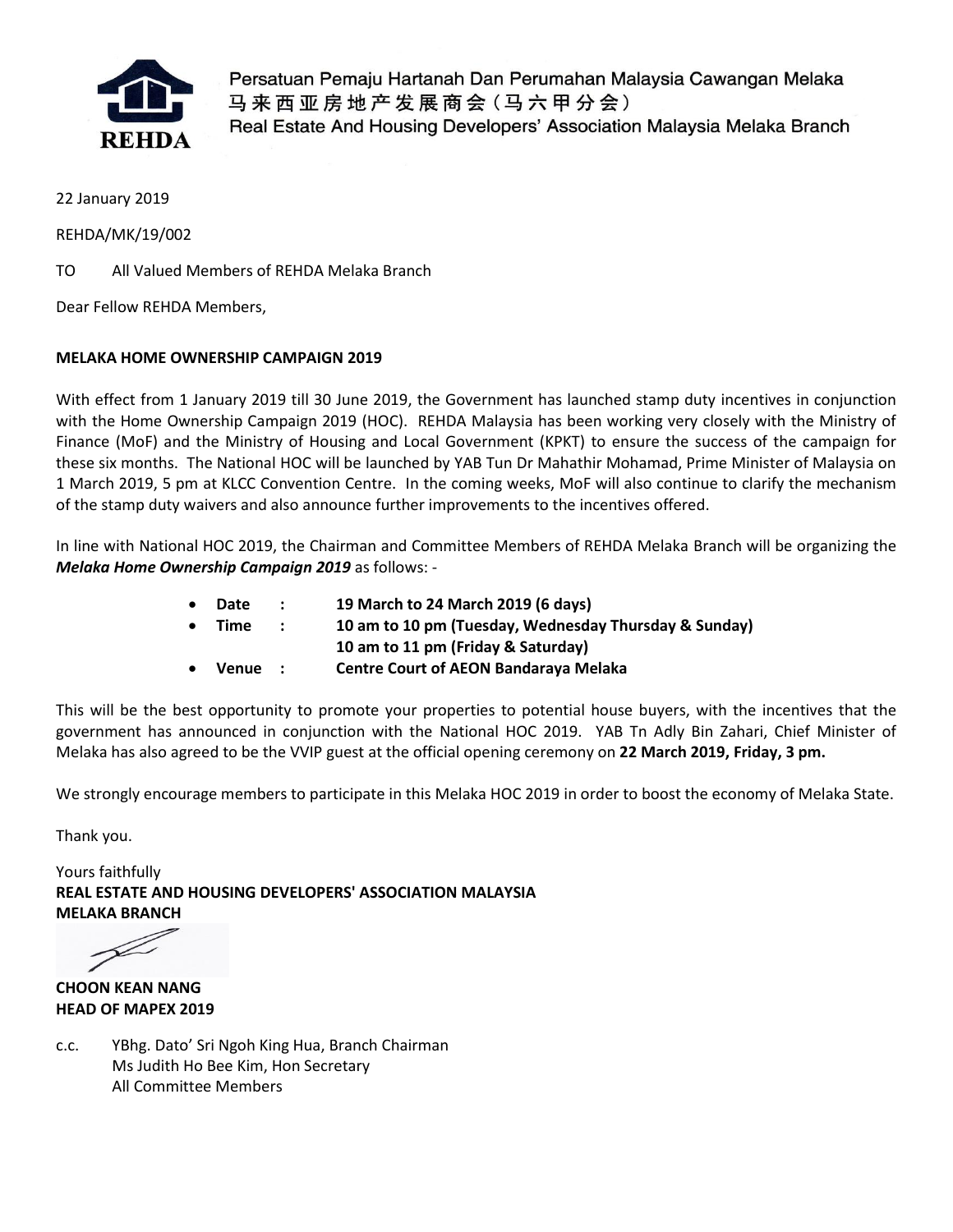# **MELAKA HOC 2019 AT AEON BANDARAYA MELAKA 19 MARCH TO 24 MARCH 2019 (6 DAYS) REGISTRATION FORM**

*(Tel: 06-3365188 Fax: 06-3375140)*

| <b>COMPANY DETAILS</b>       |                      |                                                                                                                                                |
|------------------------------|----------------------|------------------------------------------------------------------------------------------------------------------------------------------------|
| Company                      |                      |                                                                                                                                                |
| ROC No.                      |                      | <u> 1989 - Johann Barbara, martin amerikan basal dan berasal dalam basal dalam basal dalam basal dalam basal dala</u>                          |
| Address                      |                      | <u> 1980 - Jan James James James James James James James James James James James James James James James James J</u>                           |
| Tel                          |                      |                                                                                                                                                |
| <b>Contact Person</b>        |                      |                                                                                                                                                |
| Membership<br>$\ddot{\cdot}$ | Member               | Non-member                                                                                                                                     |
|                              |                      | <b>BOOTH REQUIREMENTS (Please refer to attached floor plan)</b>                                                                                |
| Number of booths required :  |                      | 2 booths / 1 booth                                                                                                                             |
| <b>Booth Pricing</b>         | $\ddot{\phantom{a}}$ | RM5,500 per lot $(8 \text{ ft} \times 8 \text{ ft})$ – REHDA Member<br>RM6,500 per lot $(8 \text{ ft} \times 8 \text{ ft})$ – Non REHDA Member |
| Choice of Booth              |                      |                                                                                                                                                |
|                              |                      |                                                                                                                                                |

- Registration for participation with full payment on first come first served basis.
- Cheques for the amount equivalent to the cost of first choice booth must be made payable to: "**PERSATUAN PEMAJU HARTANAH & PERUMAHAN MALAYSIA CAWANGAN MELAKA**".
- Choice of booth will be based on **Balloting Basis**.
- Participants can choose their choice of booth location without going through the balloting system by paying extra **RM1,000** per standard booth.
- Participants registering for more booths shall be given priority in balloting and preferred selection of booths; however, each participant shall be eligible for only one (1) balloting right. No changes or cancellation after confirmation/balloting for choice of booths.
- The Organizer reserves the right to alter the layout of the allocated booth, if in the opinion of the Organizer, it is in the best interest of the Expo as a whole.
- Full charges will be imposed for 'Cancellation or No Show'. The Organizer reserves the right to re-rent the cancelled booths.
- Exhibitors are requested to ensure that their Developer's License (DL) and Advertisement & Sale Permits (AP) are valid, kept on-hand and clearly displayed at their respective booths for the duration of the exhibition.

We enclose herewith cheque no. https://www.formal.com/section-section-section-section-section-section-sectionbeing payment for participation in HOC 2019. (**Hong Leong Islamic Bank Acct. No. 17201003744)**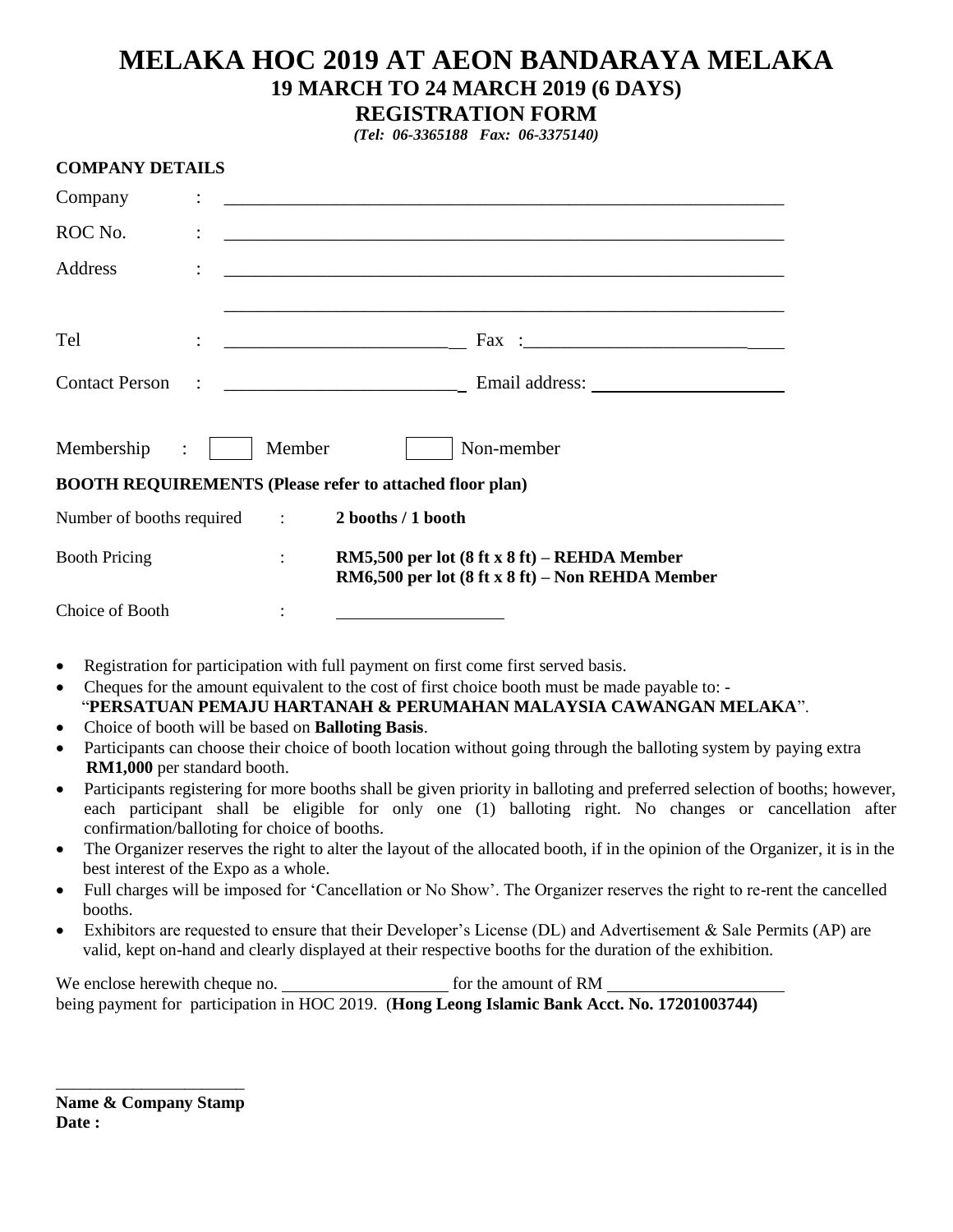## **LETTER OF UNDERTAKING**

| Email: rehdamk@hotmail.com | This form MUST be returned / faxed to Ms Low/Ms Lee (REHDA Melaka Secretariat) by 11 February 2019.<br>Tel:(+606) 3365188    Fax: (+606-3375140) |                                                                                                                                                                                                                                     |
|----------------------------|--------------------------------------------------------------------------------------------------------------------------------------------------|-------------------------------------------------------------------------------------------------------------------------------------------------------------------------------------------------------------------------------------|
| Company                    |                                                                                                                                                  |                                                                                                                                                                                                                                     |
| Tel                        |                                                                                                                                                  |                                                                                                                                                                                                                                     |
| <b>Contact Person</b>      |                                                                                                                                                  |                                                                                                                                                                                                                                     |
|                            |                                                                                                                                                  |                                                                                                                                                                                                                                     |
| B)<br>C)<br><b>Name</b>    | during MAPEX exhibition.<br>I/C No                                                                                                               | We, shall not allow or solicit any outside party, e.g. banker & supplier to promote the outside party's products<br><b>BOOTH SETTING UP/DISMANTLING PERSONNEL PARTICULAR (For Complex Security Department Approval)</b><br>$H/P$ No |
|                            |                                                                                                                                                  |                                                                                                                                                                                                                                     |
|                            |                                                                                                                                                  |                                                                                                                                                                                                                                     |
|                            |                                                                                                                                                  |                                                                                                                                                                                                                                     |
|                            |                                                                                                                                                  |                                                                                                                                                                                                                                     |
|                            |                                                                                                                                                  |                                                                                                                                                                                                                                     |
|                            |                                                                                                                                                  |                                                                                                                                                                                                                                     |

 **Authorized Signature & Company Stamp Date**

L

 $\mathsf{r}$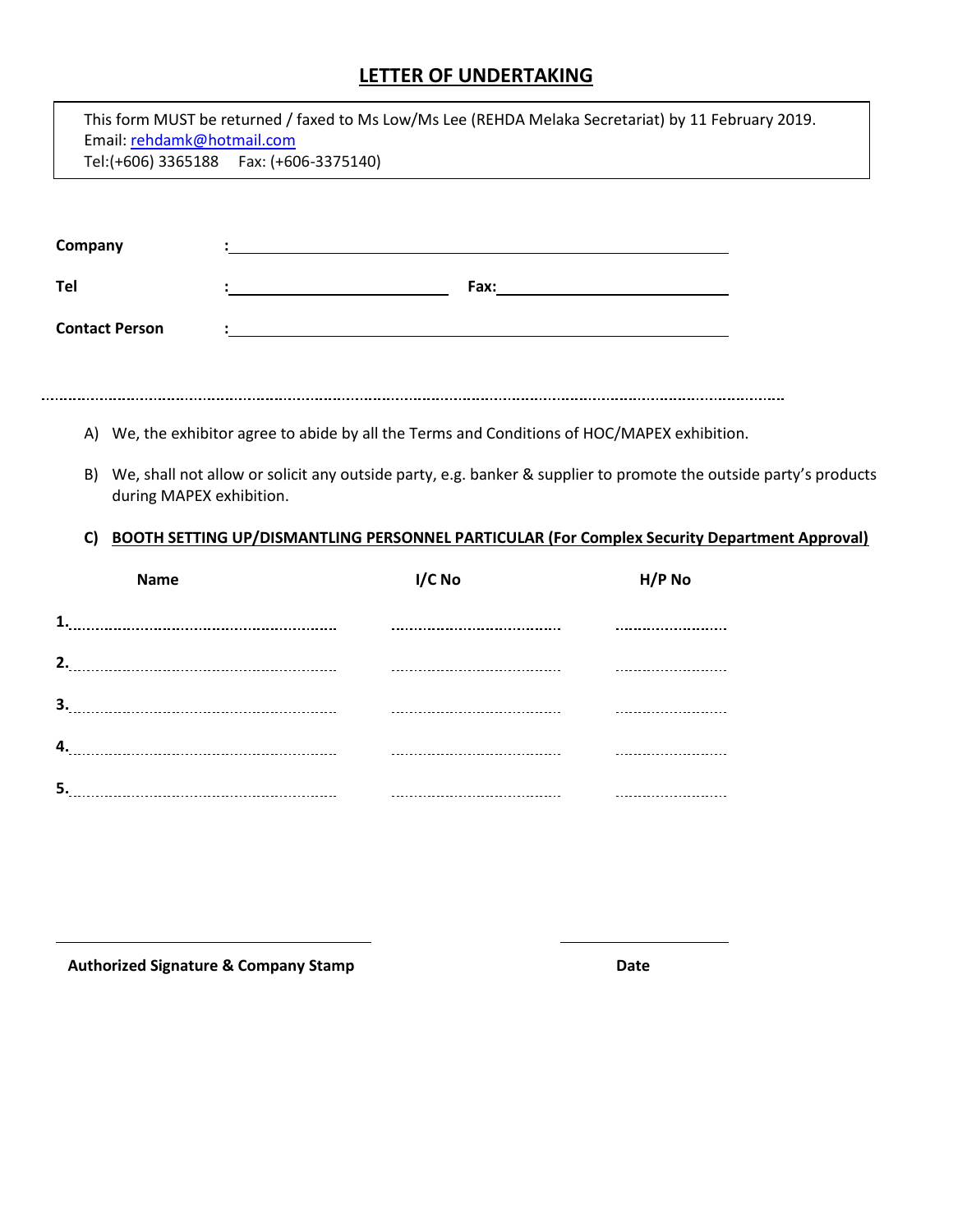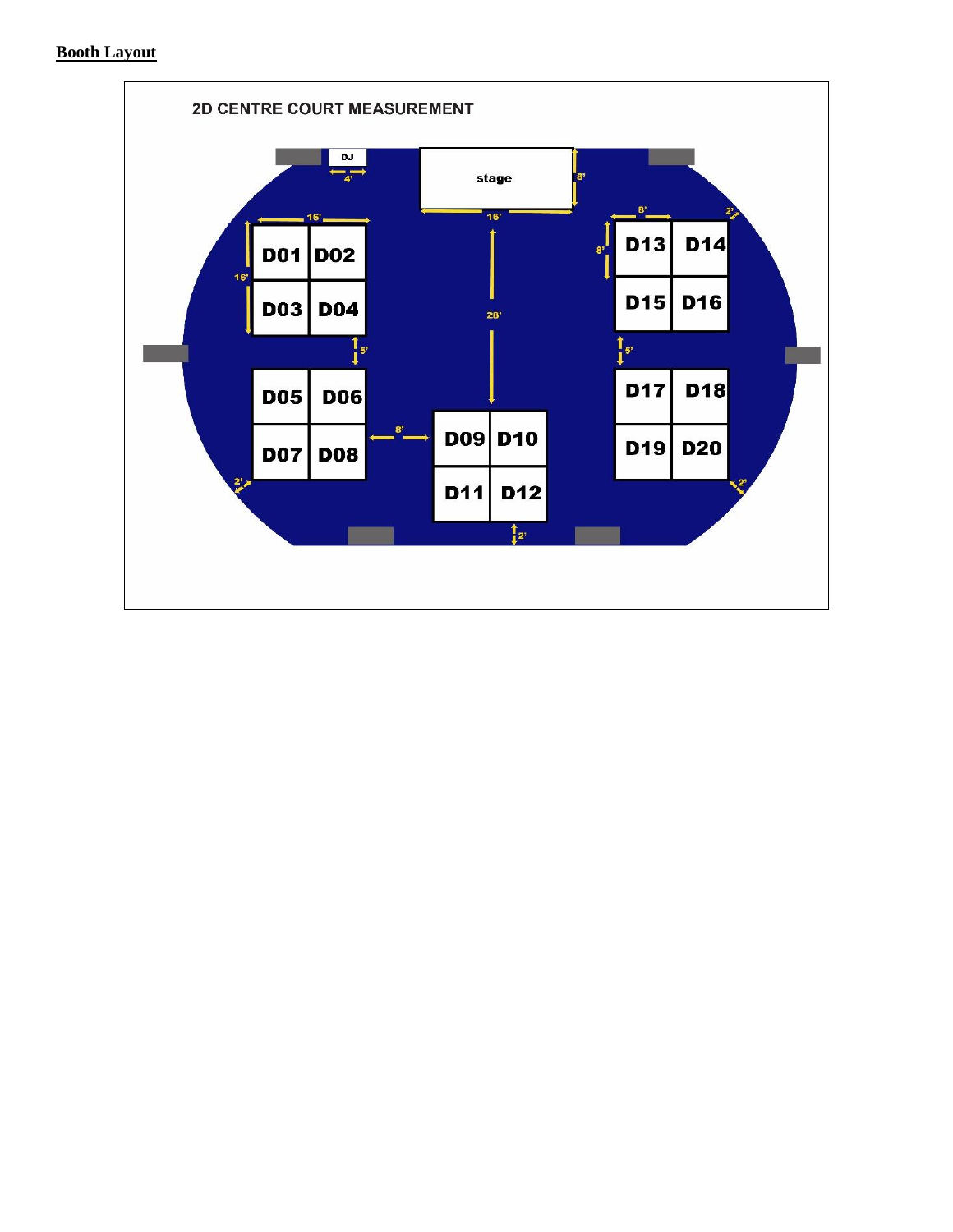#### **TERMS & CONDITIONS FOR EXHIBITION AT AEON BANDARAYA MELAKA:**

- a) Exhibitors (housing developers) are requested to clearly **display their Developer's License, Advertisement & Sale Permits (AP), latest Audited Accounts and Form 49** during the exhibition as well as other information required by law during the exhibition.
- b) All participating housing developers are to ensure that all information printed in their brochures (i.e. developer's license, AP) is valid.
- c) All participating developers are fully and individually responsible to ensure that they have attained all requisite licenses and approvals under all laws, regulations and by laws and REHDA Melaka would be absolved from any liabilities arising there from.
- d) Organizer reserves the right to alter the position of the allocated stand and to change the venue of the expo, if in the opinion of the Organizer, it is in the best interest of the Expo as a whole.
- e) No refund will be made for cancellations received after confirmation.
- f) Organizer reserves the right to re-rent the cancelled booths.
- g) All exhibits must be within the boundaries of the booth area.
- h) Cleanliness must be maintained at all times. Keeping their booth clean is the responsibility of the participants.
- i) Stickers, banners, bills, posters or any other form of advertisement shall not be placed against any wall/column surfaces of the complex.
- j) REHDA Melaka and Complex Management shall not be held responsible for any loss or damage to your exhibits or any injury whatsoever to your staff manning the booth.
- k) Participants shall not allow any outside party to promote the outside party's products.
- l) Participants who are Real Estate agents or third parties during the expo shall not display the agent's / third party's company names in any manner as they are not the registered participants.
- m) You shall procure insurance in regards to your goods and other property in the premises including adequate public liability, fire and theft insurance policy. REHDA Melaka and Complex Management shall not be held liable to any loss or damage to any of your goods and property.
- n) There may be no more than 3 staff allowed per promotion area. Prior approval for more than 3 staff to occupy the promotion space must be obtained from the management.
- o) Exhibitors shall on duty as the business hour of the Shopping Centre:
	- Tuesday, Wednesday, Thursday & Sunday : 10 am sharp to 10 pm sharp
	- Friday & Saturday **Example 3** : 10 am sharp to 11 pm sharp
- p) All exhibitors shall be restricted to the exhibition area and not permitted to loiter outside their confined area.
- q) Exhibitor are not allowed to wear slippers, shorts, singlet and overly casual attire at promotion area.
- r) NO smoking, drinking, eating, reading magazine & newspaper at promotion area.
- s) Exhibitors SHALL NOT leave the promotion area unattended.
- t) The exhibitors shall pay the complex a deterrent fee of **RM500** each day for non-compliance of the complex business hour & rules.